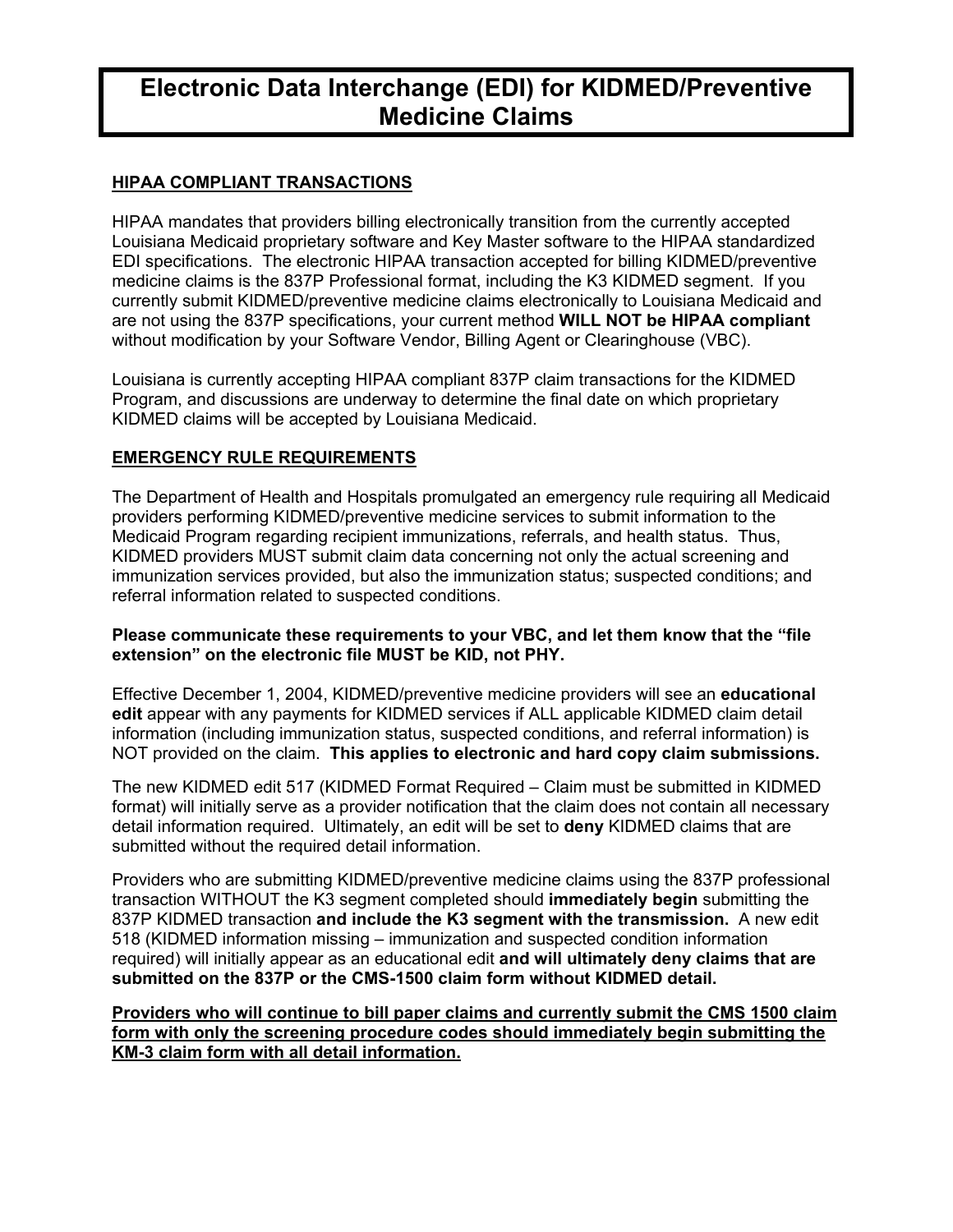## **KIDMED DETAIL INFORMATION WITHIN THE 837P TRANSACTION**

The following information may be helpful in communicating these new requirements to your VBC.

Within the 837P transaction is the K3 claim segment which contains detailed information specifically related to the KIDMED screening services provided. Louisiana Medicaid uses the K3 segment to collect the information related to immunization status, suspected conditions and referral information. This segment mirrors what is currently collected on the KM-3 paper claim. As with previous electronic and paper submissions, providers must certify with each claim whether or not the recipient's immunizations are complete and current for his/her age.

The following information is required for each KIDMED claim and appears in the K3 segment once the claim is submitted to Louisiana Medicaid:

#### *Immunization Status (Required Information)*

Values in this segment are answered with Y (Yes) or N (No). If the status is N (No) then the following information is also required:

- A if the immunizations are not complete due to medical contraindication;
- B if the parent(s) or guardian(s) refuse to permit the immunization;
- C if the patient is off schedule, having received an immunization at this visit but is still due one.

*Screening Finding (Required Information) -* Screening results must be reported as follows:

Field qualifier SC (Suspected Conditions)

Initially, this segment is answered with Y (Yes) or N (No). If the value is Y (Yes), additional information or type of suspected condition is required as follows:

| A=Medical | D= Dental       | G=Abuse/Neglect        |
|-----------|-----------------|------------------------|
| B=Vision  | E=Nutritional   | H=Psychological/Social |
| C=Hearing | F=Developmental | I=Speech/Language      |

After each suspected condition is identified, the referral type is also required:

U (if already under care) O (if referred offsite) I (if being treated in-house.)

At least one referral type must be entered. Up to three types of referrals may be entered for each condition if applicable.

NOTE 1: No more than four (4) suspected conditions may be entered. If more than four apply, enter the most significant based on medical judgment.

NOTE 2: Any of the nine (9) types of suspected conditions may be entered.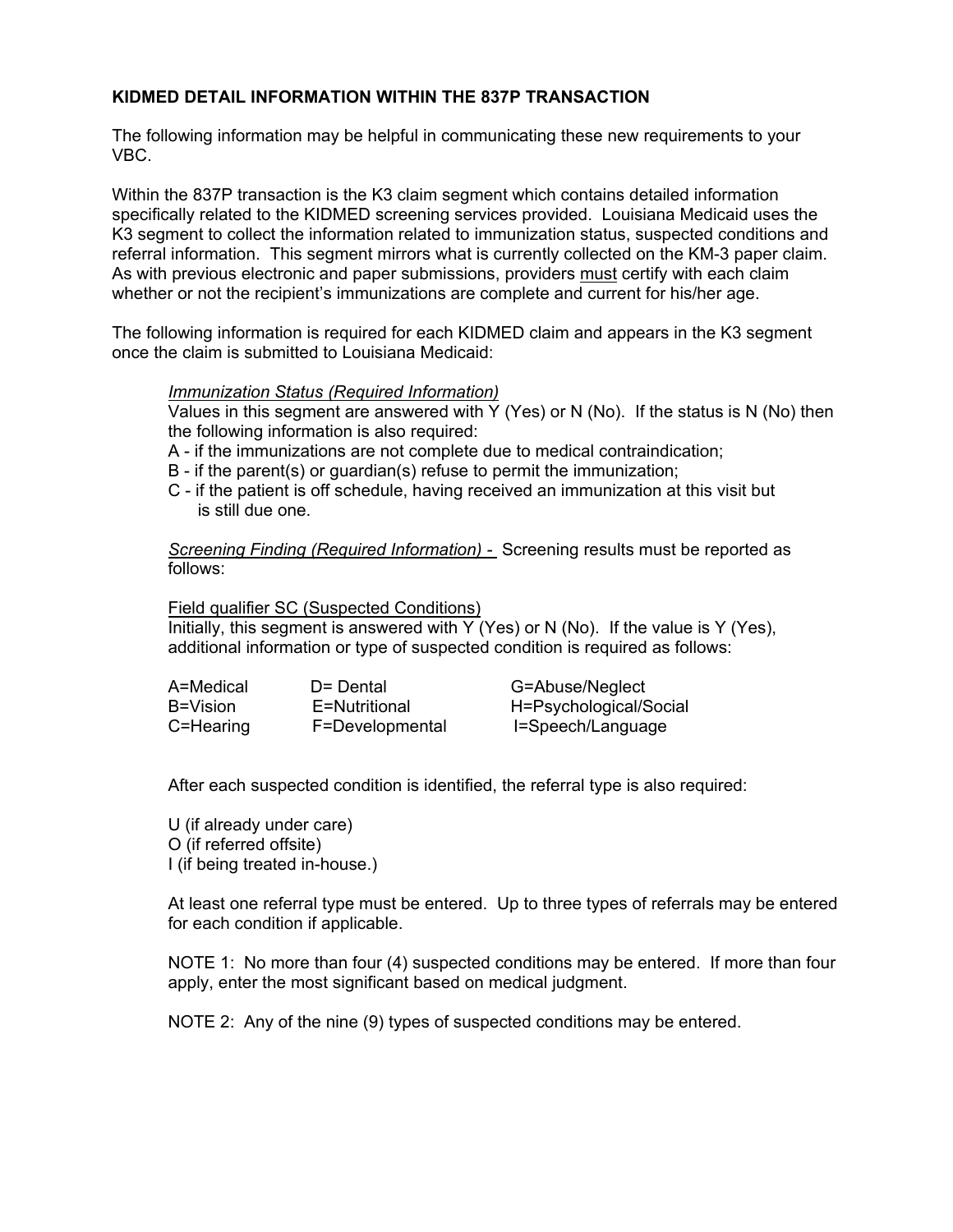#### *Referral Information (Suspected Conditions)*

If a referral is indicated, referral information must be provided using appropriate values and data including:

 Referral Number (R1) Appointment Date Referral Reason Provider name Referral Phone Number

If additional referrals have been given, give the required information for each additional referral, identifying the second referral with a qualifier R2 and the third referral with R3 if needed.

If the referral was made as a result of the EPSDT screening service, a Y (Yes) indicator is also required in the loop. If no suspected health conditions were identified and no referral resulted from the EPSDT screening service, enter N (No).

The referral outcome should be indicated as follows:

- AV Patient refused the referral.
- S2 Patient is currently under care for the referred condition
- ST Patient was referred to another provider as a result of at least one suspected condition identified during the screening. (If several conditions apply as a result of a screening service, this value should take precedence.)